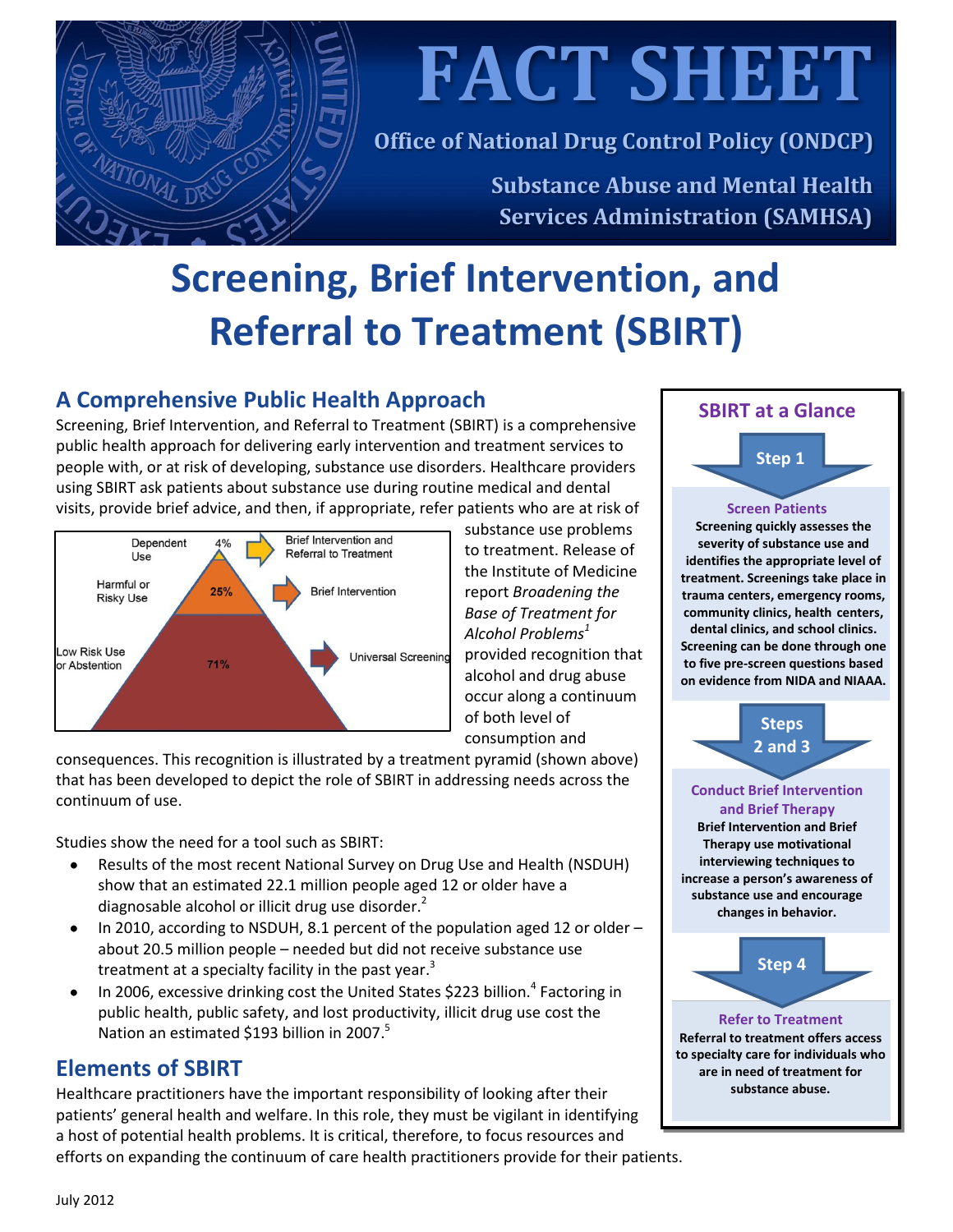With SBIRT, substance abuse screening is incorporated into mainstream healthcare settings, such as college health clinics, hospitals, trauma centers, and dental clinics, as well as into tribal and military healthcare settings. Practitioners screen patients to assess substance use, then, based on the screening results, provide the appropriate intervention.

SBIRT is a four-part process:

- **Universal screening** assesses substance use and identifies people with substance use problems.
- $\bullet$ **Brief intervention** is provided when a screening indicates moderate risk. Brief intervention utilizes motivational interviewing techniques focused on raising patients' awareness of substance use and its consequences and motivating them toward positive behavioral change.
- **Brief therapy** continues motivational discussion for persons needing more than a brief intervention. Brief  $\bullet$ therapy is more comprehensive and includes further assessment, education, problem solving, coping mechanisms, and building a supportive social environment.
- **Referral to treatment** provides a referral to specialty care for persons deemed to be at high risk.  $\bullet$

A key aspect of SBIRT is the integration and coordination of screening, early intervention, and treatment components into a system of care. This system links community health care and social service programs with specialty treatment programs. In each of the SBIRT grantee programs, healthcare professionals and clinical support staff conduct universal screening that targets risky to harmful use, thereby helping to reduce the number of people who move from substance use to addiction.

# **History of the Federal SBIRT Program**

In 2003, the Federal Government established the SBIRT grantee program within the Substance Abuse and Mental Health Services Administration's (SAMHSA's) Center for Substance Abuse Treatment to implement SBIRT services in primary

care and community health settings for adults with substance use disorders<sup>6</sup> (see grantee map at right). To date, SAMHSA has fully or partially funded four portfolios for SBIRT grantees: (1) SBIRT Cooperative Agreements to Single State Authorities (SSAs) for Substance Abuse Services; (2) SBIRT implementation on college campuses; (3) a pilot project for SBIRT implementation within Federally Qualified Health Centers (FQHCs); and (4) SBIRT implementation within medical residency programs. These realworld implementations build on findings of more than 100 research studies conducted over the past 30 years that have supported development of reliable screening tools, empirically proven brief



interventions, and implementation and technology transfer research.

## **Effectiveness of SBIRT**

Research on SBIRT's effectiveness for alcohol and drug problems indicates the approach clearly leads to short-term health improvements and, though not fully demonstrated, may also yield substantial long-term benefits.<sup>7,8</sup> One study found that, in some instances, a brief motivational intervention appears to facilitate abstinence from heroin and cocaine use at a 6-month follow-up interview, even in the absence of specialty addiction treatment.<sup>9</sup>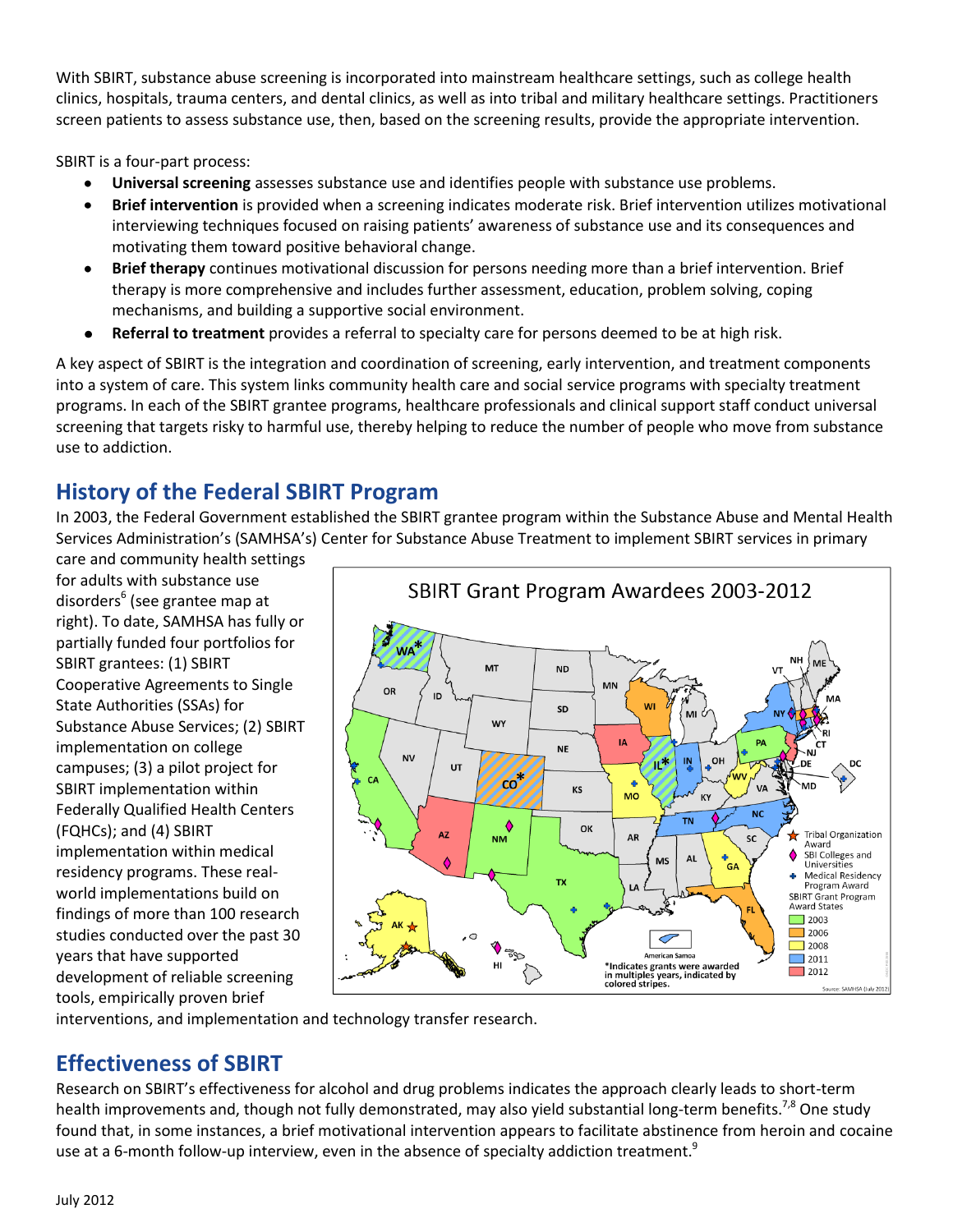Data from SAMHSA grant programs<sup>10</sup> help demonstrate the impact of SBIRT on patient health through documented:

- Reduction in alcohol and drug use 6 months after receiving intervention (41 percent of respondents reported  $\bullet$ abstinence from drugs and/or alcohol at follow-up, compared to just 16 percent at baseline);
- Improvement in quality-of-life measures, including employment/education status, housing stability, and 30-day past arrest rates (95 percent of respondents reported no arrests in the past 30 days at follow-up, compared to 88 percent at baseline); and
- Reduction in risky behaviors, including fewer unprotected sexual encounters (injection drug use decreased from  $\bullet$ 3.2 percent at baseline to 1.5 percent at follow-up).

SBIRT also reduces the time and resources needed to treat conditions caused or worsened by substance use, making our health systems more cost-effective.<sup>11</sup> For example, participants in the Washington State Screening, Brief Intervention, and Referral to Treatment (WASBIRT) program who received a brief intervention experienced a reduction in total Medicaid costs ranging from \$185-\$192 per month. Participants admitted as hospital inpatients after emergency department visits saw reductions in associated costs ranging from \$238-\$269 per month.<sup>12</sup>

# **Seeking Local Solutions**

State and local level actions:

- Healthcare professionals can learn screening techniques to identify patients with, or at risk for, substance use  $\bullet$ problems and talk to them about consequences and behavioral change. To learn more about SBIRT, visit [www.integration.samhsa.gov/clinical-practice/sbirt.](file://SFDCP03/HOMEDIR/ONDCP/Watson_JP/Workfile/Publications/Fact%20Sheets/SBIRT%20fact%20sheets/1%20General%20SBIRT/ONDCP-SAMHSA%20Version/www.integration.samhsa.gov/clinical-practice/sbirt.)
- More training can be made available to primary healthcare providers and staff to ensure fidelity to evidencebased practices such as SBIRT. Training and webinars on SBIRT are available at [www.integration.samhsa.gov/clinical-practice/sbirt.](file://SFDCP03/HOMEDIR/ONDCP/Watson_JP/Workfile/Publications/Fact%20Sheets/SBIRT%20fact%20sheets/1%20General%20SBIRT/ONDCP-SAMHSA%20Version/www.integration.samhsa.gov/clinical-practice/sbirt.)
- Parents can talk to their children about the consequences of alcohol and illicit drug use. Advice and information about teen drug use is available online at [http://www.theantidrug.com.](http://www.theantidrug.com/)
- Community anti-drug coalitions can apply for Federal grants through ONDCP's Drug Free Communities Support Program [\(http://www.whitehouse.gov/ondcp/drug-free-communities-support-program\)](http://www.whitehouse.gov/ondcp/drug-free-communities-support-program).

# **Codes for Reimbursable SBIRT Services**

The chart below lists codes approved by the American Medical Association (CPT Codes) and the Centers for Medicare and Medicaid Services (G and H Codes) to be used by healthcare practitioners for reimbursable SBIRT services.<sup>13</sup>

| Payer                          | Code      | <b>Description</b>                                                                                              |
|--------------------------------|-----------|-----------------------------------------------------------------------------------------------------------------|
| Commercial<br><b>Insurance</b> | CPT 99408 | Alcohol and/or substance abuse structured screening and brief<br>intervention services; 15 to 30 minutes        |
|                                | CPT 99409 | Alcohol and/or substance abuse structured screening and brief<br>intervention services; greater than 30 minutes |
| <b>Medicare</b>                | G0396     | Alcohol and/or substance abuse structured screening and brief<br>intervention services; 15 to 30 minutes        |
|                                | G0397     | Alcohol and/or substance abuse structured screening and brief<br>intervention services; greater than 30 minutes |
| <b>Medicaid</b>                | H0049     | Alcohol and/or drug screening                                                                                   |
|                                | H0050     | Alcohol and/or drug service, brief intervention, per 15 minutes                                                 |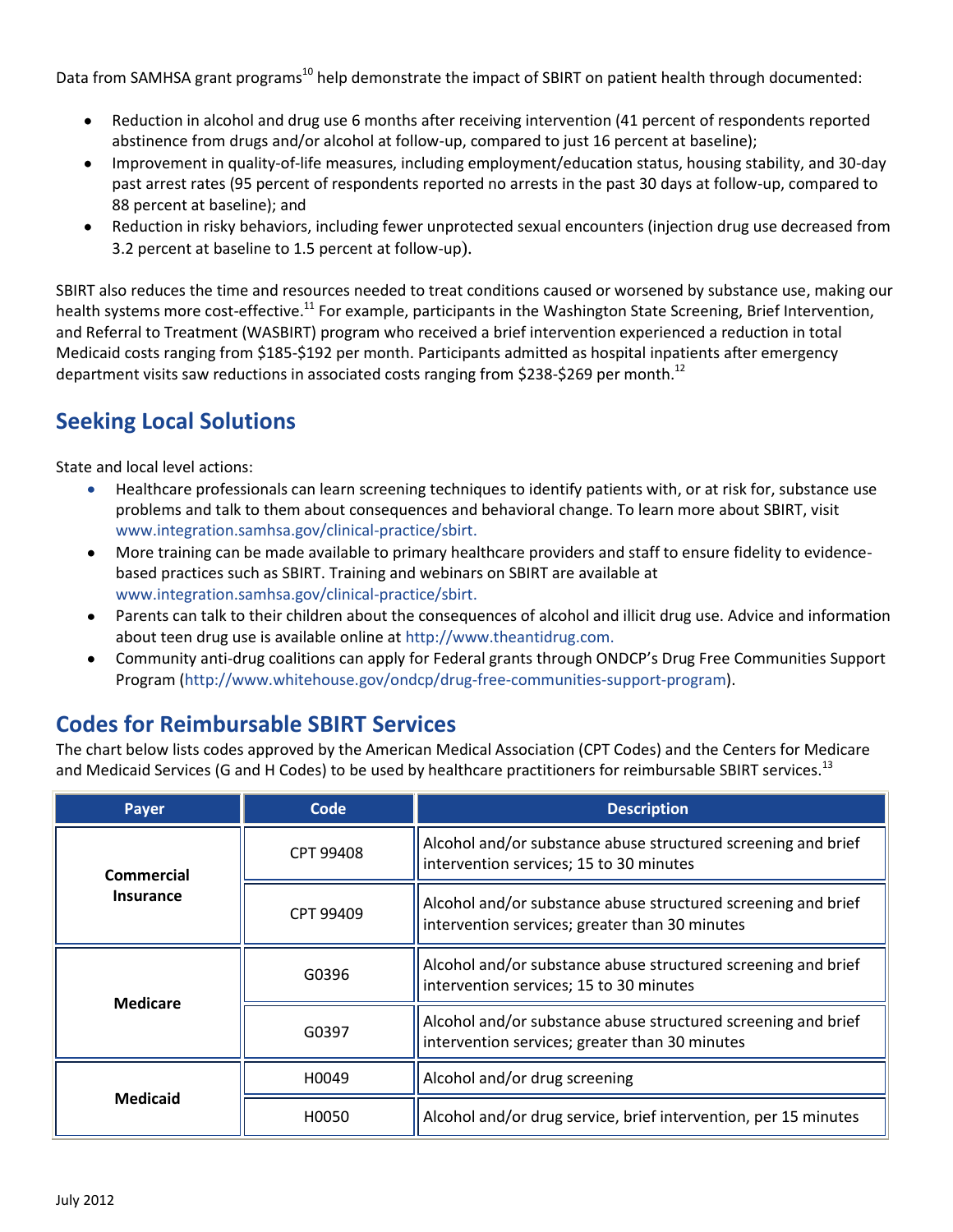## **Resources for Codes for Reimbursable SBIRT Services**

#### **Private Insurance**

More information about Current Procedural Terminology (CPT) codes for private insurance is available from  $\bullet$ SAMHSA at<http://www.samhsa.gov/prevention/SBIRT/index.aspx>

#### **Medicare and Medicaid**

- $\bullet$ More information about Medicare and Medicaid G and H codes is available from SAMHSA at <http://www.samhsa.gov/prevention/SBIRT/index.aspx> and from the Centers for Medicare & Medicaid Services a[t http://www.cms.gov/.](http://www.cms.gov/)
- More information on Codes for Reimbursable SBIRT Services is available from the Medicare Learning Network at [http://www.cms.gov/MLNgeninfo/.](http://www.cms.gov/MLNgeninfo/)

#### **Physicians**

AMA Healthier Life Steps™: Coding for Routine Adult Lifestyle Screening, Early Intervention, and Motivational Interviewing, published in *cpt Assistant: Your practical guide to current coding (2009),* is available online from the American Medical Association a[t http://www.ama-assn.org/ama1/pub/upload/mm/433/cpt-assistant.pdf.](http://www.ama-assn.org/ama1/pub/upload/mm/433/cpt-assistant.pdf)

#### **Other SBIRT Resources**

- To learn more about substance use and SBIRT, visit the websites for SAMHSA [\(www.samhsa.gov](http://www.samhsa.gov/)) and  $\bullet$ the National Institute on Alcohol Abuse and Alcoholism (NIAAA) a[t www.niaaa.nih.gov.](http://www.niaaa.nih.gov/)
- *Screening for Drug Use in General Medical Settings: Quick Reference Guide,* National Institute on Drug Abuse, 2009. Available online a[t http://m.drugabuse.gov/sites/default/files/files/screening\\_qr.pdf](http://m.drugabuse.gov/sites/default/files/files/screening_qr.pdf)
- *Screening for Drug Use in General Medical Settings: A Resource Guide for Providers,* National Institute on Drug Abuse. Available online at [www.nida.nih.gov/nidamed/resguide/resourceguide.pdf](http://www.nida.nih.gov/nidamed/resguide/resourceguide.pdf)
- The Alcohol, Smoking, and Substance Involvement Screening Test (ASSIST), developed by the World Health Organization (WHO), is designed to help healthcare providers detect and manage substance use and related problems in primary and general medical care settings. More information about this screening tool is available on WHO's website at [http://www.who.int/substance\\_abuse/activities/assist/en/](http://www.who.int/substance_abuse/activities/assist/en/)
- Wisconsin created a coding, billing, and reimbursement guide  $\bullet$ [\(http://www.wiphl.com/uploads/media/SBIRT\\_Manual.pdf\)](http://www.wiphl.com/uploads/media/SBIRT_Manual.pdf)

#### **Notes**

<sup>6</sup> SAMSHA FY 2011 Request for Applications (RFA), Cooperative Agreements for Screening, Brief Intervention and Referral to

 $\overline{a}$ 1 Institute of Medicine. 1990. *Broadening the Base of Treatment for Alcohol Problems: Report of a Study by*

*a Committee of the Institute of Medicine, Division of Mental Health and Behavioral Medicine*.

Washington, DC: National Academy Press.

<sup>&</sup>lt;sup>2</sup> Substance Abuse and Mental Health Services Administration, 2011. Results from the 2010 National Survey on Drug Use and Health: Volume 1. Summary of National Findings. DHHS Publication No. SMA 10-4856.

<sup>&</sup>lt;sup>3</sup> Substance Abuse and Mental Health Services Administration, 2011. Results from the 2010 National Survey on Drug Use and Health: Volume 1. Summary of National Findings. DHHS Publication No. SMA 10-4856.

<sup>4</sup> Bouchery, E., Harwood, H., Sacks, J., Simon, C., Brewer, R. (2011). Economic Costs of Excessive Alcohol Consumption in the U.S., 2006. *American Journal of Preventive Medicine, 41*(5), 516-524.

<sup>&</sup>lt;sup>5</sup> National Drug Intelligence Center (2011). The Economic Impact of Illicit Drug Use on American Society. United States Department of Justice. Retrieved from <http://www.justice.gov/ndic/>

Treatment (Short Title: SBIRT), Initial Announcement, Request for Applications (RFA) No. TI-11-005.

Posting on Grants.gov: March 30, 2011, http://www.samhsa.gov/grants/2011/ti\_11\_005.aspx

<sup>&</sup>lt;sup>7</sup> Babor TF, McRee BG, Kassebaum PA, Grimaldi PL, Ahmed K, Bray J. Screening, brief intervention, and referral to treatment (SBIRT): Toward a public health approach to the management of substance abuse. *Substance Abuse*,2007. 28(3): 7-30.

<sup>&</sup>lt;sup>8</sup> Madras B., Compton W., Avula D., Stegbauer T., Stein J., & Clark H.W. (2009). Screening, brief intervention, referral to treatment (SBIRT) for illicit drug and alcohol use at multiple healthcare sites: Comparison at intake and 6 months later. *Drug and Alcohol Dependence, 99* (1-3), 280-295. doi: 10.1016/j.drugalcdep.2008.08.003.  $^9$  Bernstein, J., Bernstein, E., Tassiopoulos, K., Heeren, T., Levenson, & S., Hingson, R. (2005). Brief motivational intervention at a clinic visit reduces cocaine and heroin use. *Drug and Alcohol Dependence*, 77, 49-59.

<sup>10</sup> Unpublished data from SAMHSA's Services Accountability Improvement System, July 2012.

<sup>&</sup>lt;sup>11</sup> Estee, S., He, L., Mancuso, D., & Felver, B.(2006).Medicaid cost outcomes.Department of Social and Health Services, Research and Data Analysis Division: Olympia, Washington.

<sup>&</sup>lt;sup>12</sup> Estee, S., Wickizer, T., He, L., Shah, M.F., Mancuso, D. (2010). Evaluation of the Washington State screening, brief intervention, and referral to treatment project: cost outcomes for Medicaid patients screened in hospital emergency departments. *Medical Care*, 48(1), 18-24.

<sup>13</sup> Substance Abuse and Mental Health Services Administration, 2011. Retrieved from <http://www.samhsa.gov/prevention/SBIRT/coding.aspx>